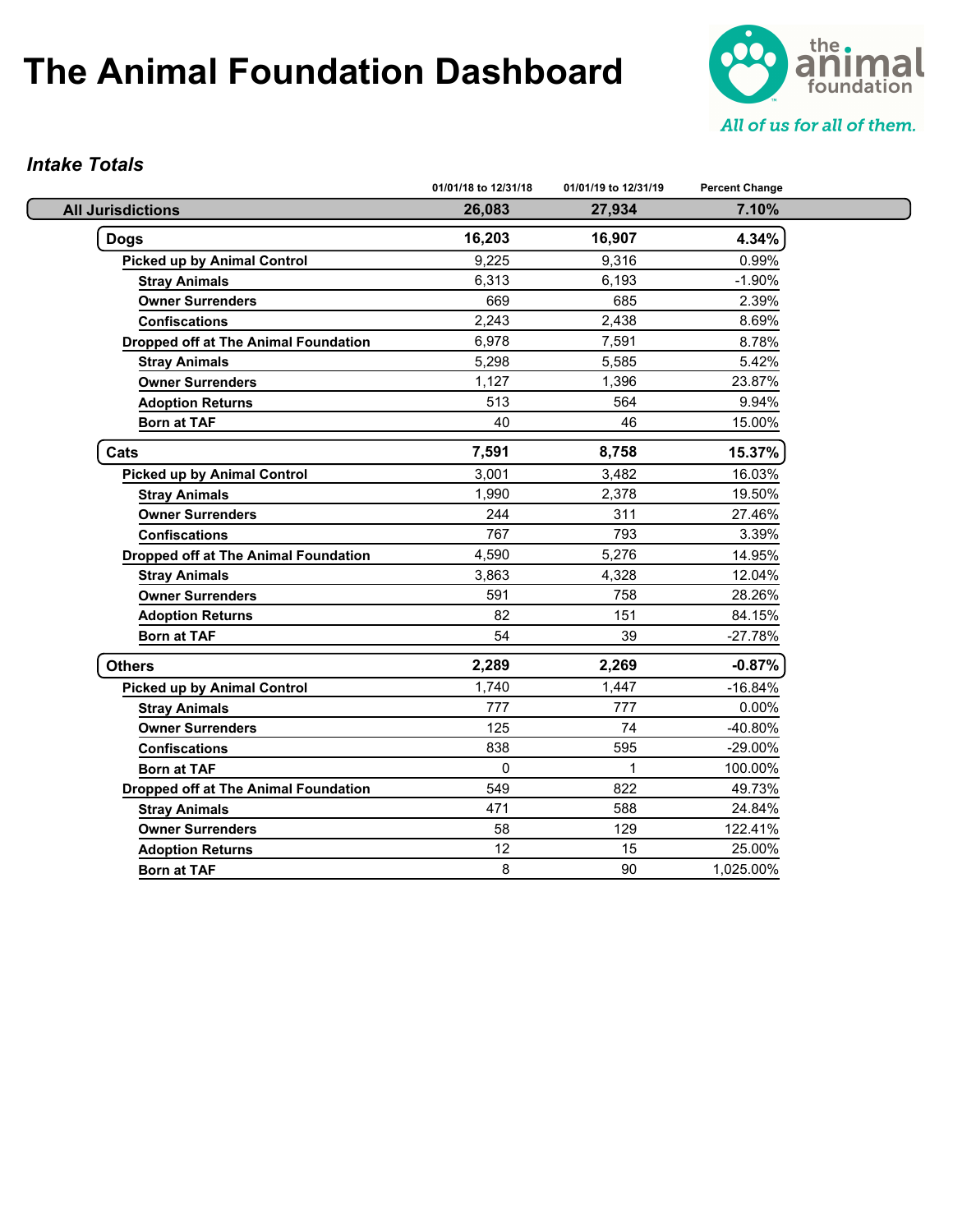

#### *Outcome Totals*

|                          | 01/01/18 to 12/31/18 | 01/01/19 to 12/31/19 | <b>Percent Change</b> |
|--------------------------|----------------------|----------------------|-----------------------|
| <b>All Jurisdictions</b> | 26,165               | 27,948               | 6.81%                 |
| <b>Dogs</b>              | 16,297               | 16,953               | 4.03%                 |
| <b>Adoption</b>          | 7,071                | 7,753                | 9.65%                 |
| <b>Died</b>              | 45                   | 63                   | 40.00%                |
| Euthanasia               | 1,623                | 1,670                | 2.90%                 |
| Missing/Escaped          | 43                   | 10                   | $-76.74%$             |
| <b>Returned to Owner</b> | 4,463                | 5,065                | 13.49%                |
| <b>Transfer</b>          | 3,052                | 2,392                | $-21.63%$             |
| Cats                     | 7,571                | 8,702                | 14.94%                |
| <b>Adoption</b>          | 3,664                | 4,376                | 19.43%                |
| <b>Died</b>              | 152                  | 163                  | 7.24%                 |
| <b>Euthanasia</b>        | 1,324                | 1,187                | $-10.35%$             |
| <b>Missing/Escaped</b>   | 28                   | 9                    | $-67.86%$             |
| <b>Returned to Owner</b> | 319                  | 353                  | 10.66%                |
| <b>RTF</b>               | 208                  | 351                  | 68.75%                |
| <b>SNR</b>               | 877                  | 1,326                | 51.20%                |
| <b>Transfer</b>          | 999                  | 937                  | $-6.21%$              |
| <b>Others</b>            | 2,297                | 2,293                | $-0.17%$              |
| <b>Adoption</b>          | 762                  | 1,087                | 42.65%                |
| <b>Died</b>              | 97                   | 108                  | 11.34%                |
| <b>Euthanasia</b>        | 892                  | 504                  | -43.50%               |
| <b>Missing/Escaped</b>   | 3                    | 11                   | 266.67%               |
| <b>Returned to Owner</b> | 82                   | 161                  | 96.34%                |
| <b>RTF</b>               | 74                   | 15                   | $-79.73%$             |
| <b>Transfer</b>          | 387                  | 407                  | 5.17%                 |
|                          |                      |                      |                       |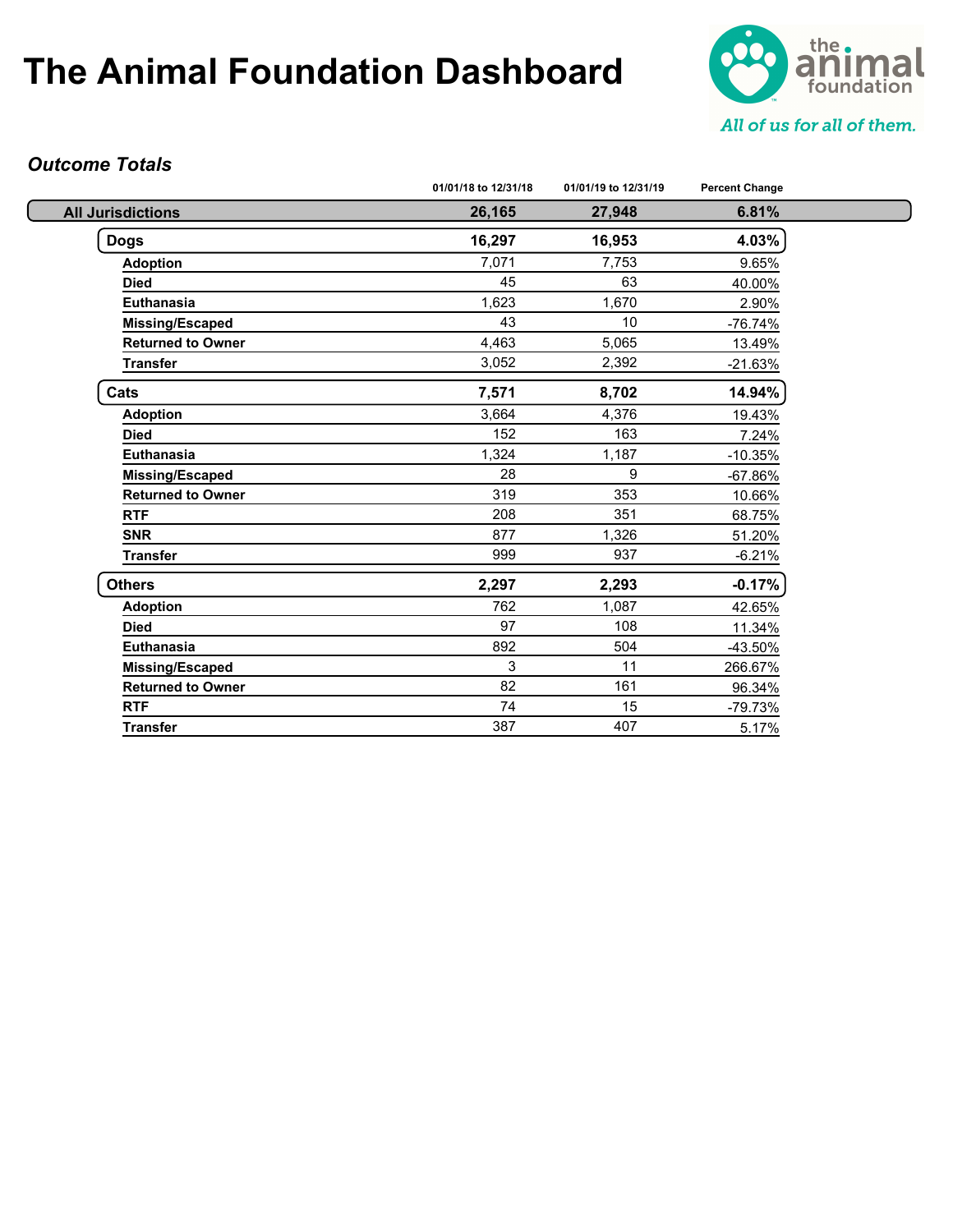

### *Foster Statistics*

|                                    | 01/01/18 to 12/31/18 | 01/01/19 to 12/31/19 | <b>Percent Change</b> |
|------------------------------------|----------------------|----------------------|-----------------------|
| <b>All Jurisdictions</b>           |                      |                      |                       |
| Total                              |                      |                      |                       |
| <b>Animals Sent to Foster</b>      | 2,633                | 4,059                | 54.16%                |
| <b>Animal Returned from Foster</b> | 2.555                | 3.956                | 54.83%                |
| <b>Foster Parents</b>              | 961                  | 1,791                | 86.37%                |
| Avg. Time in Foster                | 32                   | 31                   | $-2.46%$              |
| <b>Dogs</b>                        |                      |                      |                       |
| <b>Animals Sent to Foster</b>      | 950                  | 1.748                | 84.00%                |
| <b>Animal Returned from Foster</b> | 898                  | 1.711                | 90.53%                |
| <b>Foster Parents</b>              | 618                  | 1,276                | 106.47%               |
| Avg. Time in Foster                | 21                   | 20                   | $-7.41%$              |
| Cats                               |                      |                      |                       |
| <b>Animals Sent to Foster</b>      | 1,571                | 2,090                | 33.04%                |
| <b>Animal Returned from Foster</b> | 1.547                | 2,027                | 31.03%                |
| <b>Foster Parents</b>              | 366                  | 559                  | 52.73%                |
| Avg. Time in Foster                | 38                   | 42                   | 10.97%                |
| <b>Others</b>                      |                      |                      |                       |
| <b>Animals Sent to Foster</b>      | 112                  | 221                  | 97.32%                |
| <b>Animal Returned from Foster</b> | 110                  | 218                  | 98.18%                |
| <b>Foster Parents</b>              | 42                   | 57                   | 35.71%                |
| Avg. Time in Foster                | 38                   | 22                   | $-42.74%$             |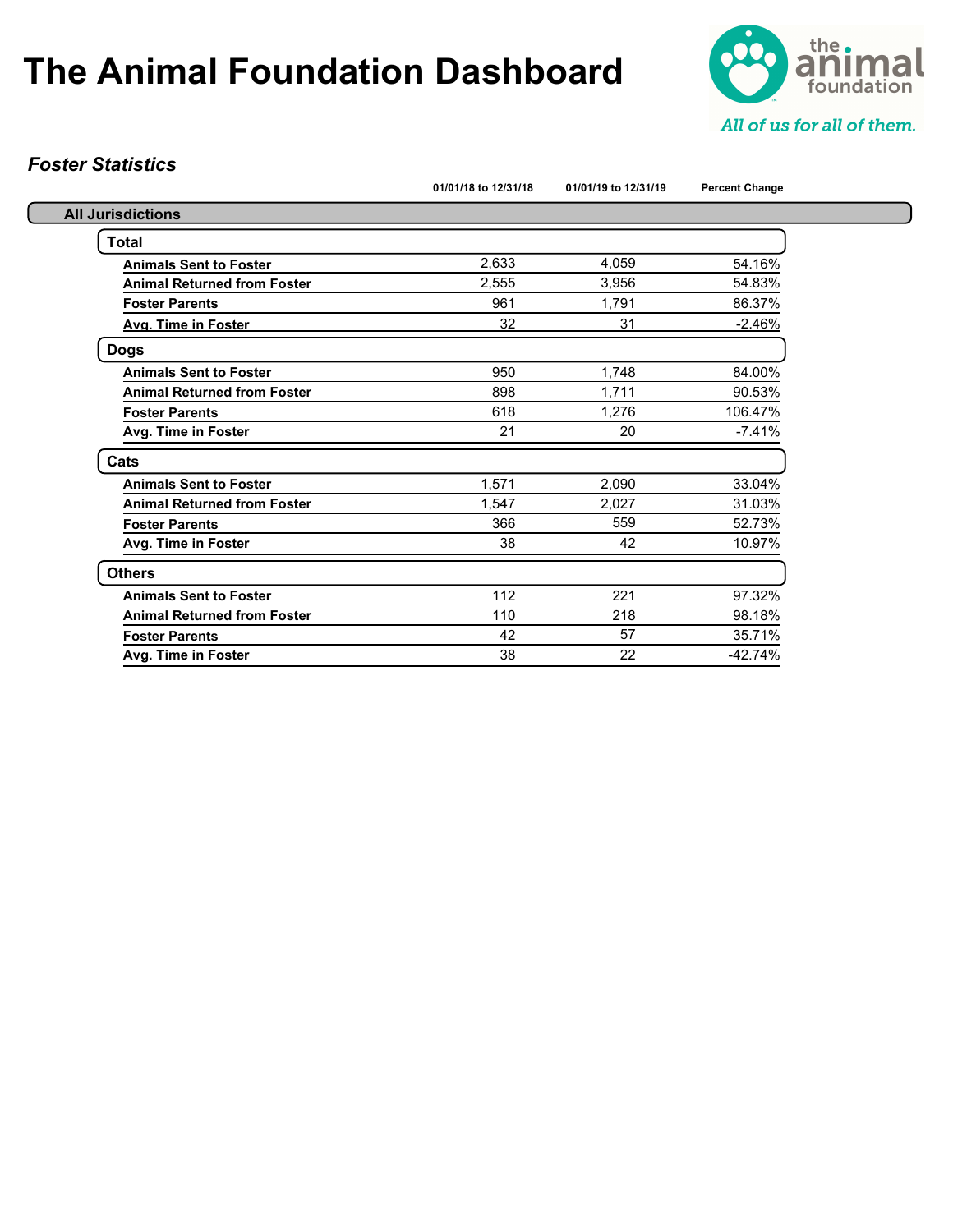

### *Shelter Surgery Totals*

|                            | 1/1/2018 to 12/31/2018 | 1/1/2019 to 12/31/2019 | <b>Percent Change</b> |  |
|----------------------------|------------------------|------------------------|-----------------------|--|
| <b>All Jurisdictions</b>   | 14,724                 | 15,408                 | 4.65%                 |  |
| <b>Dogs</b>                | 7,787                  | 8,162                  | 4.82%                 |  |
| Spay/Neuter                | 7,669                  | 8,032                  | 4.73%                 |  |
| <b>Adoption</b>            | 4,381                  | 4,673                  | 6.67%                 |  |
| <b>Transfer to Partner</b> | 1,374                  | 897                    | $-34.72%$             |  |
| <b>Returned to Owner</b>   | 1,514                  | 1,664                  | 9.91%                 |  |
| <b>Foster</b>              | 321                    | 746                    | 132.40%               |  |
| <b>Other Outcomes</b>      | 79                     | 52                     | $-34.18%$             |  |
| <b>Other Surgery</b>       | 118                    | 130                    | 10.17%                |  |
| <b>Adoption</b>            | 34                     | 37                     | 8.82%                 |  |
| <b>Transfer to Partner</b> | 20                     | 14                     | $-30.00\%$            |  |
| <b>Returned to Owner</b>   | 48                     | 42                     | $-12.50%$             |  |
| Foster                     | 12                     | 27                     | 125.00%               |  |
| <b>Other Outcomes</b>      | $\overline{4}$         | 10                     | 150.00%               |  |
| Cats                       | 6,675                  | 6,931                  | 3.84%                 |  |
| <b>Spay/Neuter</b>         | 6,603                  | 6,872                  | 4.07%                 |  |
| <b>Adoption</b>            | 2,584                  | 2,918                  | 12.93%                |  |
| <b>Transfer to Partner</b> | 205                    | 98                     | $-52.20%$             |  |
| <b>Returned to Owner</b>   | 65                     | 62                     | $-4.62%$              |  |
| <b>SNR</b>                 | 880                    | 1,329                  | 51.02%                |  |
| <b>TNR</b>                 | 2,629                  | 2,120                  | -19.36%               |  |
| <b>RTF</b>                 | 0                      | 1                      | 100.00%               |  |
| Foster                     | 202                    | 305                    | 50.99%                |  |
| <b>Other Outcomes</b>      | 38                     | 39                     | 2.63%                 |  |
| <b>Other Surgery</b>       | 72                     | 59                     | $-18.06%$             |  |
| <b>Adoption</b>            | 12                     | 8                      | $-33.33%$             |  |
| <b>Transfer to Partner</b> | 3                      | $\sqrt{5}$             | 66.67%                |  |
| <b>Returned to Owner</b>   | 30                     | 15                     | -50.00%               |  |
| <b>SNR</b>                 | 5                      | 9                      | 80.00%                |  |
| <b>TNR</b>                 | 12                     | 3                      | -75.00%               |  |
| <b>RTF</b>                 | $\mathbf{1}$           | $\overline{4}$         | 300.00%               |  |
| Foster                     | 8                      | 13                     | 62.50%                |  |
| <b>Other Outcomes</b>      | $\mathbf{1}$           | $\overline{2}$         | 100.00%               |  |
| <b>Others</b>              | 262                    | 315                    | 20.23%                |  |
| <b>Spay/Neuter</b>         | 258                    | 312                    | 20.93%                |  |
| <b>Adoption</b>            | 215                    | 247                    | 14.88%                |  |
| <b>Transfer to Partner</b> | 37                     | 47                     | 27.03%                |  |
| <b>Returned to Owner</b>   | 1                      | $\,$ 5 $\,$            | 400.00%               |  |
| Foster                     | $\mathbf{1}$           | $\overline{7}$         | 600.00%               |  |
| <b>Other Outcomes</b>      | 4                      | 6                      | 50.00%                |  |
| <b>Other Surgery</b>       | 4                      | 3                      | $-25.00%$             |  |
| <b>Adoption</b>            | 3                      | $\overline{2}$         | $-33.33%$             |  |
| <b>Other Outcomes</b>      | $\mathbf{1}$           | $\mathbf{1}$           | 0.00%                 |  |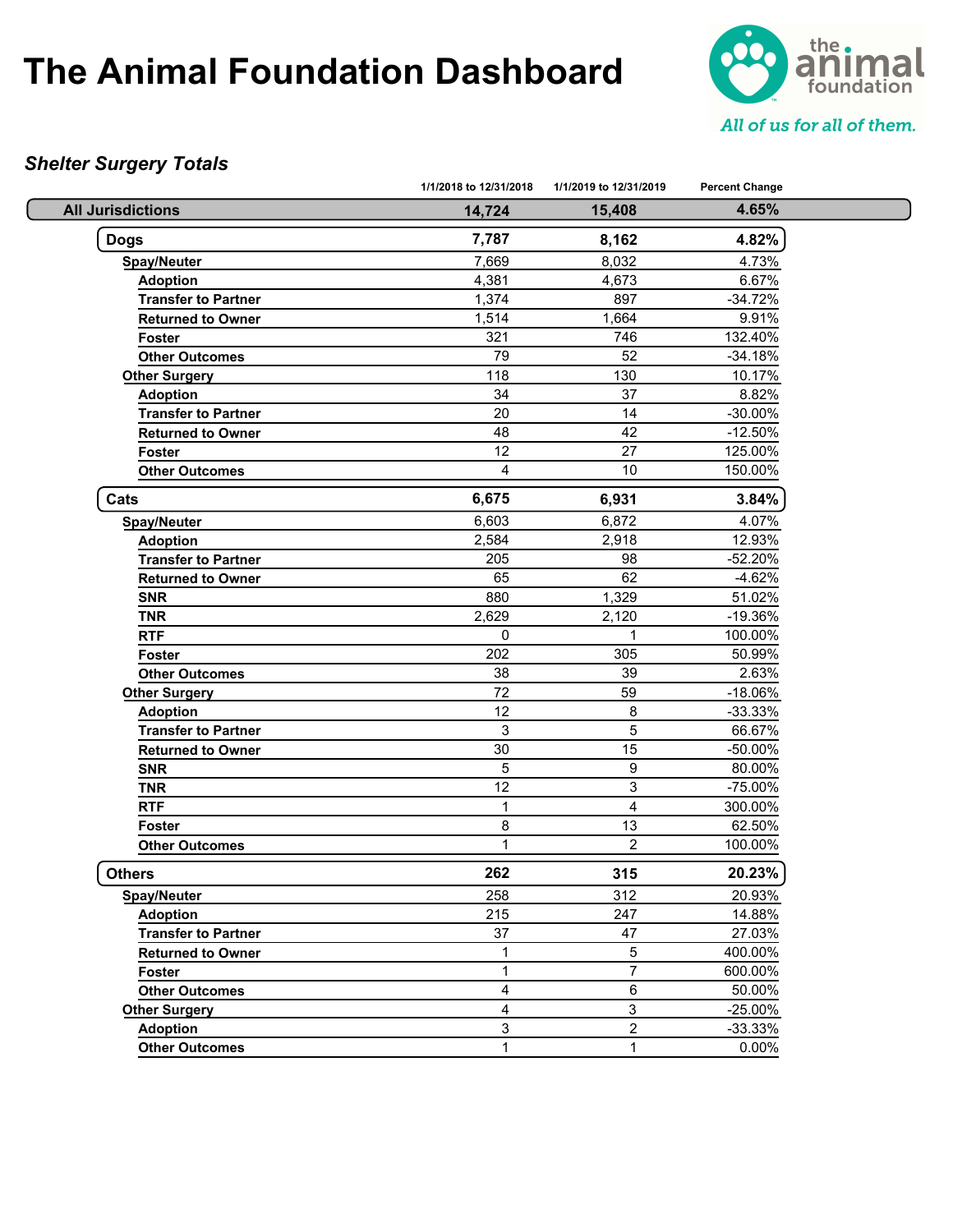

#### *Public Services*

|                                                  | 01/01/18 to 12/31/18 | 01/01/19 to 12/31/19 | <b>Percent Change</b> |  |
|--------------------------------------------------|----------------------|----------------------|-----------------------|--|
| <b>Dogs</b>                                      | 15,530               | 16,319               | 5.08%                 |  |
| <b>Owner Requested Euthanasia</b>                | 1,935                | 2,160                | 11.63%                |  |
| <b>Public S/N Clinic - Microchips Implanted</b>  | 999                  | 844                  | $-15.52%$             |  |
| <b>Public S/N Clinic - Surgeries</b>             | 2,364                | 2,199                | $-6.98%$              |  |
| <b>Public S/N Clinic - Animals Vaccinated</b>    | 1,405                | 1,365                | $-2.85%$              |  |
| <b>Bordetella</b>                                | 1,303                | 1,138                | $-12.66%$             |  |
| <b>DAPPv</b>                                     | 1.288                | 1,250                | $-2.95%$              |  |
| Deworming                                        | 178                  | 300                  | 68.54%                |  |
| <b>Rabies</b>                                    | 1,119                | 1.074                | $-4.02%$              |  |
| <b>Vaccine Clinic - Microchips Implanted</b>     | 1,591                | 1,443                | $-9.30%$              |  |
| <b>Vaccine Clinic - Animals Vaccinated</b>       | 11,601               | 12,264               | 5.72%                 |  |
| <b>Bordetella</b>                                | 10,135               | 8,851                | $-12.67%$             |  |
| <b>DAPPv</b>                                     | 13,662               | 14,417               | 5.53%                 |  |
| Deworming                                        | 7,325                | 8,007                | 9.31%                 |  |
| <b>K9 H3N2</b>                                   | 1,659                | 637                  | $-61.60%$             |  |
| <b>Rabies</b>                                    | 7,749                | 8,378                | 8.12%                 |  |
| Cats                                             | 2,891                | 3,401                | 17.64%                |  |
| <b>Owner Requested Euthanasia</b>                | 571                  | 570                  | $-0.18%$              |  |
| Public S/N Clinic - Feline Testing - Cats Tested | 36                   | 129                  | 258.33%               |  |
| <b>Public S/N Clinic - Microchips Implanted</b>  | 443                  | 568                  | 28.22%                |  |
| <b>Public S/N Clinic - Surgeries</b>             | 929                  | 1,209                | 30.14%                |  |
| <b>Public S/N Clinic - Animals Vaccinated</b>    | 796                  | 1,039                | 30.53%                |  |
| Deworming                                        | 173                  | 342                  | 97.69%                |  |
| <b>FeLV</b>                                      | 235                  | 431                  | 83.40%                |  |
| <b>FRCPC</b>                                     | 781                  | 998                  | 27.78%                |  |
| <b>Rabies</b>                                    | 730                  | 851                  | 16.58%                |  |
| Vaccine Clinic - Microchips Implanted            | 266                  | 240                  | $-9.77%$              |  |
| Vaccine Clinic - Animals Vaccinated              | 1,439                | 1,736                | 20.64%                |  |
| Deworming                                        | 540                  | 845                  | 56.48%                |  |
| FeLV                                             | 491                  | 501                  | 2.04%                 |  |
| <b>FRCPC</b>                                     | 1,454                | 1,729                | 18.91%                |  |
| <b>FVRCP</b>                                     | 0                    | 53                   | 5,300.00%             |  |
| <b>Rabies</b>                                    | 1,043                | 1,283                | 23.01%                |  |
| <b>Others</b>                                    | 75                   | 64                   | -14.67%               |  |
| <b>Owner Requested Euthanasia</b>                | 45                   | 29                   | $-35.56%$             |  |
| <b>Public S/N Clinic - Surgeries</b>             | 29                   | 33                   | 13.79%                |  |
| Vaccine Clinic - Microchips Implanted            | $\mathbf{1}$         | $\overline{2}$       | 100.00%               |  |
| <b>Vaccine Clinic - Animals Vaccinated</b>       | $\mathbf{1}$         | 1                    | $0.00\%$              |  |
| <b>Rabies</b>                                    | 0                    | 1                    | 100.00%               |  |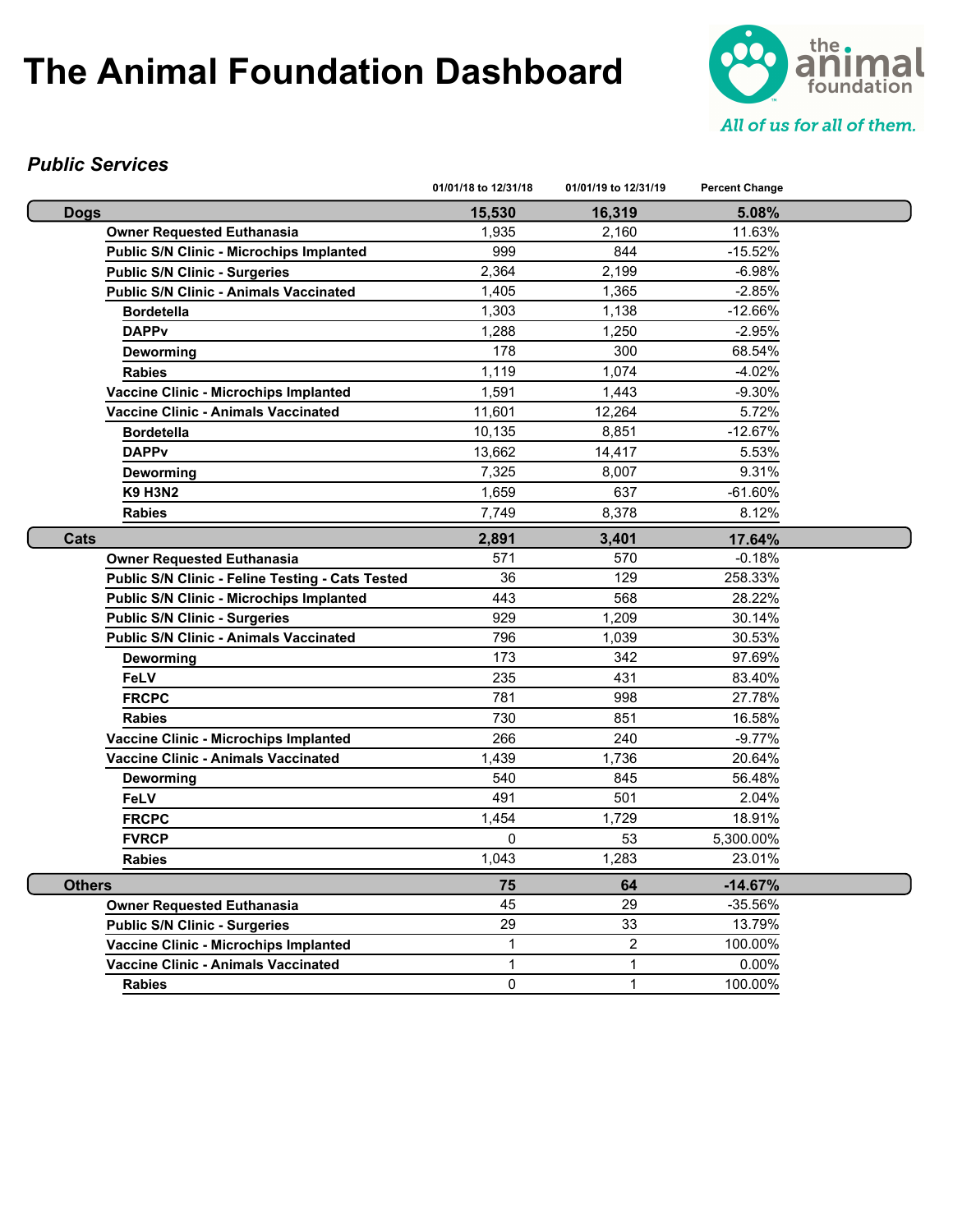

#### *Current Inventory as of 01/14/2020 18:56*

| <b>All Jurisdictions</b> | 628        |  |
|--------------------------|------------|--|
| Cats                     | 167        |  |
| <b>BUNGALOWS</b>         | 14         |  |
| <b>EAC</b>               | 4          |  |
| <b>FOSTER</b>            | 95         |  |
| <b>LIED</b>              | 53         |  |
| <b>OFFSITE</b>           |            |  |
| <b>Dogs</b>              | 401        |  |
| <b>BUNGALOWS</b>         | 92         |  |
| <b>EAC</b>               | 17         |  |
| <b>FOSTER</b>            | <u>108</u> |  |
| <b>LIED</b>              | 167        |  |
| <b>OFFSITE</b>           | 6          |  |
| <b>WVC</b>               | 11         |  |
| <b>Others</b>            | 60         |  |
| <b>FOSTER</b>            | 22         |  |
| <b>LIED</b>              | 32         |  |
| <b>OFFSITE</b>           | 5          |  |
| <b>TENT</b>              |            |  |
|                          |            |  |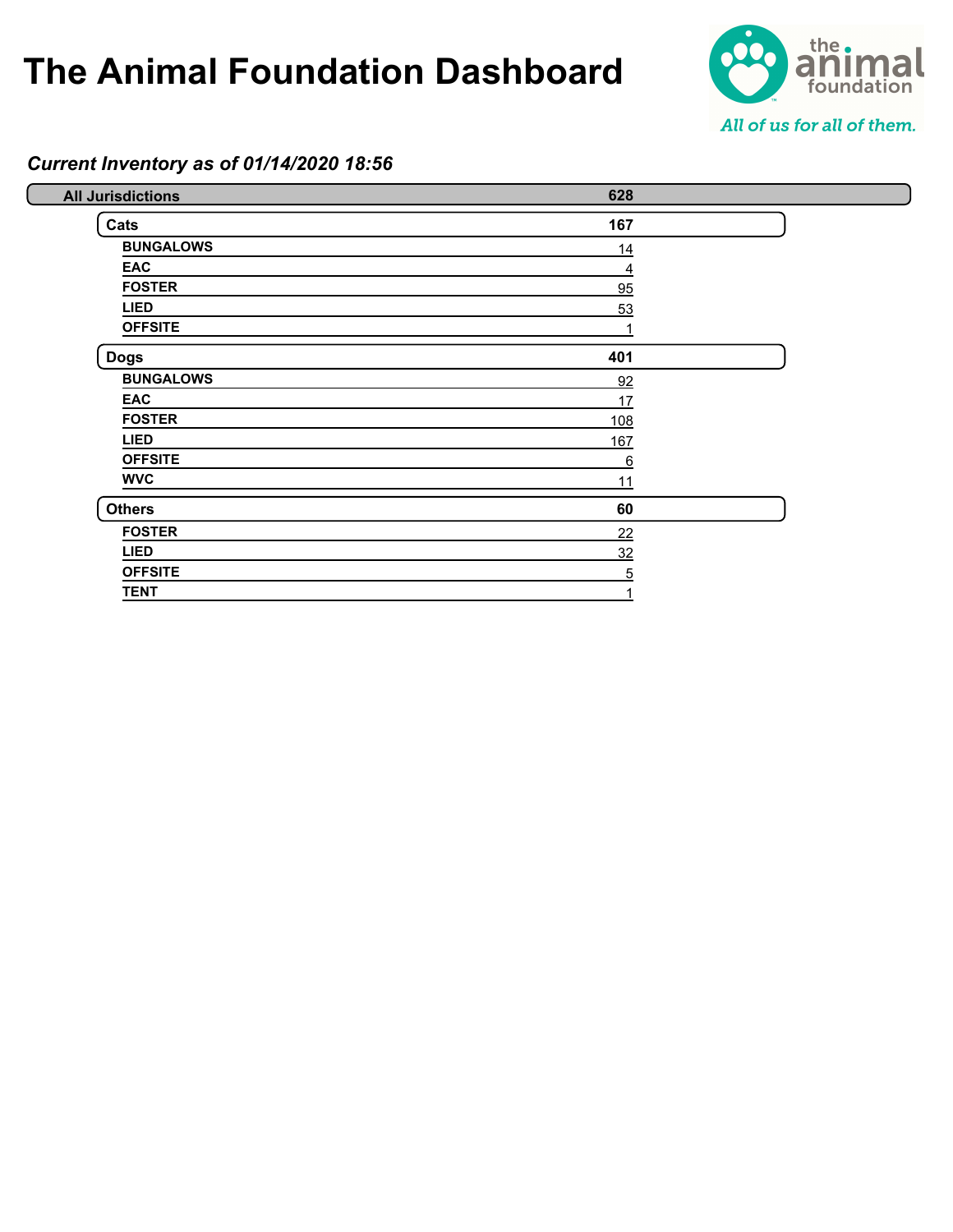



#### *Dog Intakes, Positive Placements, and Euthanasias*

*Cat Intakes, Positive Placements, and Euthanasias*



*Dogs And Cats Intakes, Positive Placements, and Euthanasias*

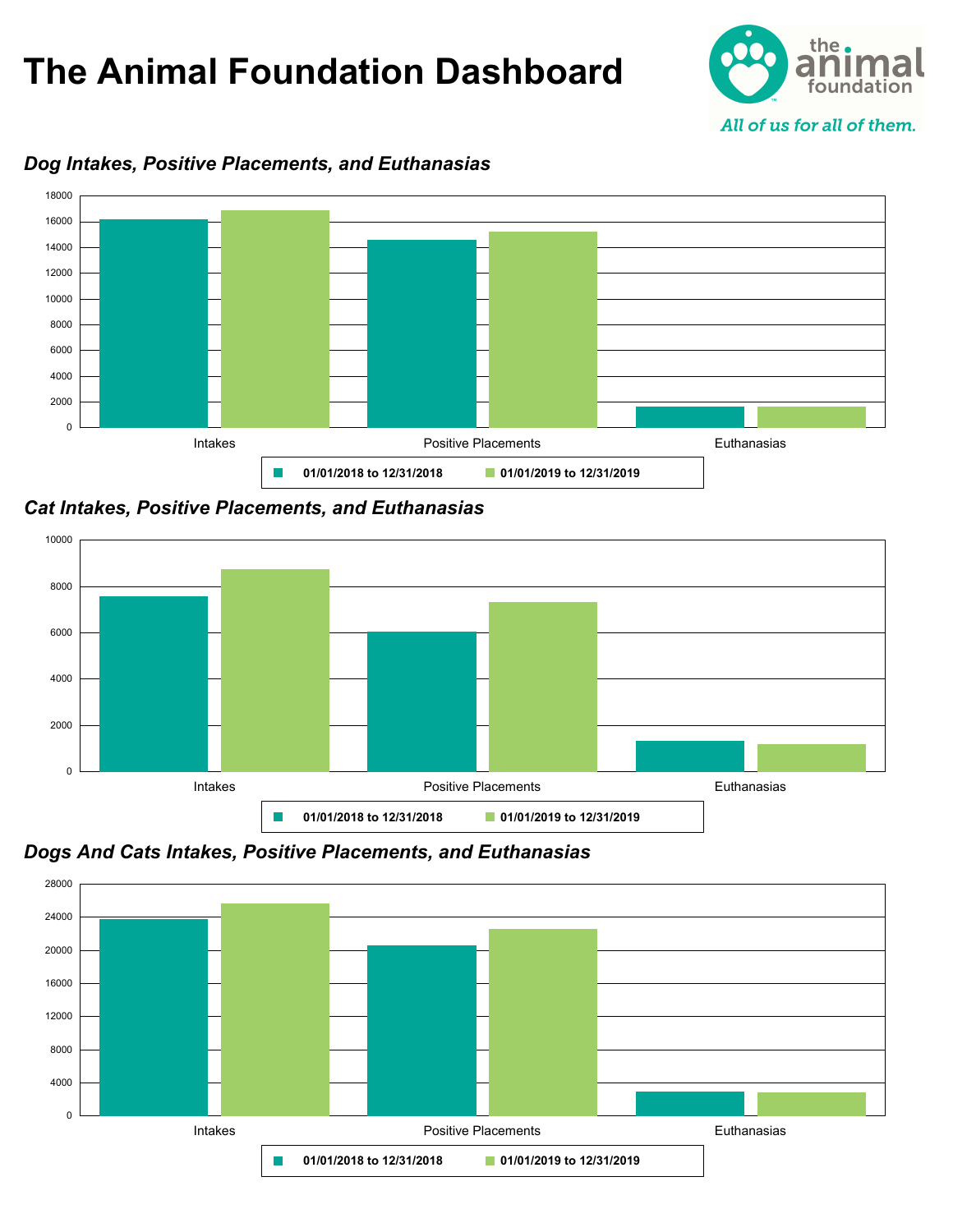



### *Other Intakes, Positive Placements, and Euthanasias*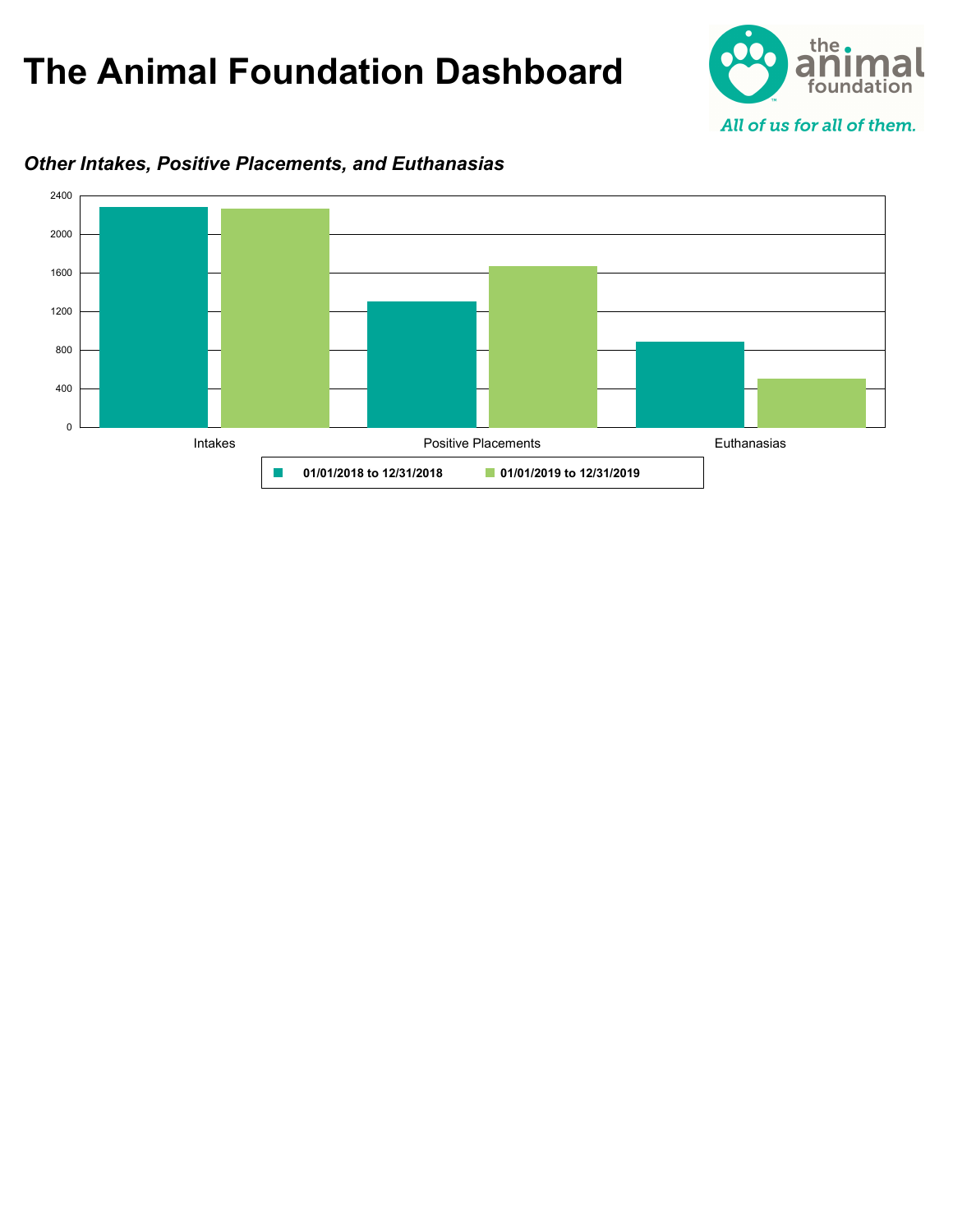

### *Live Release, Euthanasia, and Adoption Return Rates*

|                             | 01/01/18 to 12/31/18 | 01/01/19 to 12/31/19 | <b>Percent Change</b> |
|-----------------------------|----------------------|----------------------|-----------------------|
| <b>All Jurisdictions</b>    |                      |                      |                       |
| <b>Total</b>                |                      |                      |                       |
| <b>Live Release Rate</b>    | 85.16%               | 87.27%               | 2.47%                 |
| <b>Euthanasia Rate</b>      | 13.56%               | 11.60%               | $-14.48%$             |
| <b>Adoption Return Rate</b> | 5.41%                | 5.71%                | 5.56%                 |
| <b>Dogs and Cats</b>        |                      |                      |                       |
| <b>Live Release Rate</b>    | 86.53%               | 87.91%               | 1.60%                 |
| <b>Euthanasia Rate</b>      | 12.35%               | 11.13%               | $-9.82%$              |
| <b>Adoption Return Rate</b> | 5.54%                | 5.90%                | 6.46%                 |
| Young $(55 m)$              |                      |                      |                       |
| <b>Live Release Rate</b>    | 87.46%               | 89.66%               | 2.51%                 |
| <b>Euthanasia Rate</b>      | 8.02%                | 7.27%                | $-9.39%$              |
| <b>Adoption Return Rate</b> | 1.32%                | 2.31%                | 74.98%                |
| Adult $(>= 6$ mo)           |                      |                      |                       |
| <b>Live Release Rate</b>    | 86.35%               | 87.52%               | 1.35%                 |
| <b>Euthanasia Rate</b>      | 13.15%               | 12.00%               | $-8.78%$              |
| <b>Adoption Return Rate</b> | 6.88%                | 7.14%                | 3.88%                 |
| <b>Dogs</b>                 |                      |                      |                       |
| <b>Live Release Rate</b>    | 89.50%               | 89.72%               | 0.25%                 |
| <b>Euthanasia Rate</b>      | 9.96%                | 9.85%                | $-1.10%$              |
| <b>Adoption Return Rate</b> | 7.25%                | 7.28%                | 0.40%                 |
| Young $(55 \text{ mo})$     |                      |                      |                       |
| <b>Live Release Rate</b>    | 93.75%               | 95.85%               | 2.24%                 |
| <b>Euthanasia Rate</b>      | 3.28%                | 2.85%                | $-12.93%$             |
| <b>Adoption Return Rate</b> | 1.60%                | 2.04%                | 27.20%                |
| Adult $(>= 6$ mo)           |                      |                      |                       |
| <b>Live Release Rate</b>    | 89.23%               | 89.27%               | 0.05%                 |
| <b>Euthanasia Rate</b>      | 10.38%               | 10.36%               | $-0.23%$              |
| <b>Adoption Return Rate</b> | 7.80%                | 7.83%                | 0.40%                 |
| Cats                        |                      |                      |                       |
| Live Release Rate           | 80.13%               | 84.38%               | 5.30%                 |
| <b>Euthanasia Rate</b>      | 17.49%               | 13.64%               | $-22.01%$             |
| <b>Adoption Return Rate</b> | 2.24%                | 3.45%                | 54.15%                |
| Young $(55 m)$              |                      |                      |                       |
| Live Release Rate           | 85.24%               | 87.62%               | 2.79%                 |
| <b>Euthanasia Rate</b>      | 9.69%                | 8.71%                | $-10.09%$             |
| <b>Adoption Return Rate</b> | 1.23%                | 2.39%                | 94.64%                |
| Adult $(>= 6$ mo)           |                      |                      |                       |
| <b>Live Release Rate</b>    | 77.20%               | 82.18%               | 6.46%                 |
| <b>Euthanasia Rate</b>      | 21.97%               | 16.99%               | $-22.68%$             |
| <b>Adoption Return Rate</b> | 3.39%                | 4.71%                | 39.07%                |
| <b>Others</b>               |                      |                      |                       |
| Live Release Rate           | 56.83%               | 72.84%               | 28.17%                |
| <b>Euthanasia Rate</b>      | 38.82%               | 21.97%               | -43.40%               |
| <b>Adoption Return Rate</b> | 1.57%                | 1.38%                | $-12.34%$             |
|                             |                      |                      |                       |